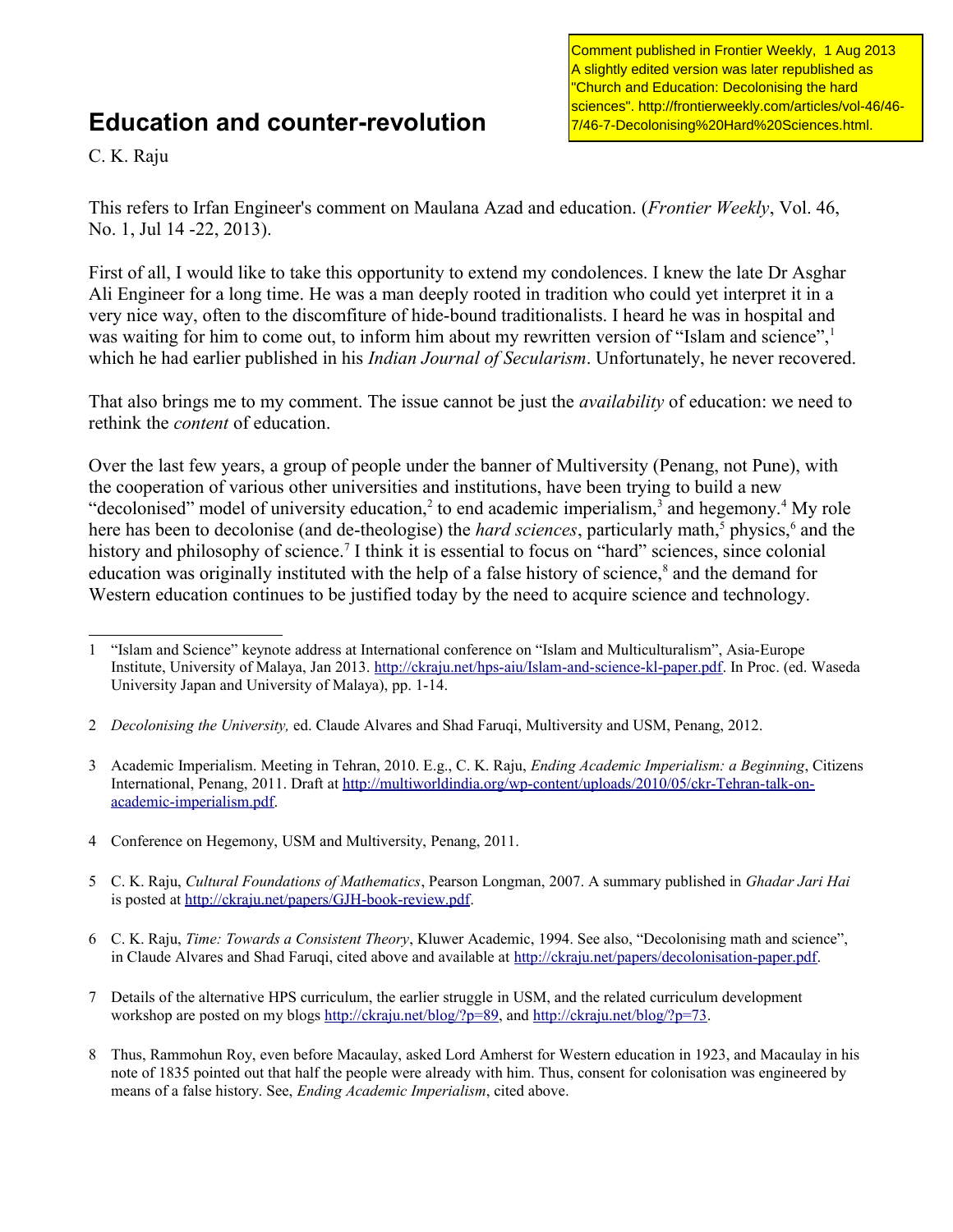Now, the Communist Manifesto started out most famously by saying that "A spectre is haunting Europe". A few months earlier, Macaulay (whom Marx called a whig historian<sup>[9](#page-1-0)</sup>) described this spectre rather more graphically in his speech to the British parliament in April 1847,<sup>[10](#page-1-1)</sup> describing the British riots of 1780.

...a hundred thousand people rise in insurrection. During a whole week, there is anarchy in the greatest and wealthiest of European cities. The parliament is besieged. Your predecessor sits trembling in his chair, and expects every moment to see the door beaten in by the ruffians whose roar he hears all round the house. The peers are pulled out of their coaches. The bishops in their lawn are forced to fly over the tiles. The chapels of foreign ambassadors, buildings made sacred by the law of nations, are destroyed. The house of the Chief Justice is demolished. The little children of the Prime Minister are taken out of their beds and laid in their night clothes on the table of the Horse Guards, the only safe asylum from the fury of the rabble. The prisons are opened. Highwaymen, housebreakers, murderers, come forth to swell the mob by which they have been set free. Thirty-six fires are blazing at once in London. Then comes the retribution. Count up all the wretches who were shot, who were hanged, who were crushed,...and you will find that battles have been lost and won with a smaller sacrifice of life. And what was the cause of this calamity, a calamity which, in the history of London, ranks with the great plague and the great fire?

The cause of revolt, Macaulay argued, was lack of education. Hence, he argued that the right way to counter these revolts was to "educate" the poor. He urged the government to do so pro-actively to prevent revolts, instead of just killing militants after the fact. (This is similar to, but more insidious than, the present-day argument that "development" will curb militancy.) Macaulay argued that such intervention was part of the duty of the state to protect private property from the loss caused by revolts. [He cited Adam Smith to discriminate between education for the rich (off limits for the state) and education for the poor.]

Clearly, Macaulay saw education as the most powerful (and cheapest) counter-revolutionary tool. So, while a spectre was indeed haunting Europe then, as now, attempts were on to dispel it. Macaulay's infamous minute of 1835 which initiated colonial education in India was presumably motivated by similar thinking, that it would help to stabilise colonial rule, by curbing revolts. By a curious coincidence, Western education in India really took off starting 1857 (though isolated institutions like Presidency College did exist earlier). In any case, this education established the "soft power" needed for the conquest of the mind which distinguishes colonialism from mere physical conquest. Without this counter-revolutionary tool, a handful of Britishers could hardly have continued to rule a vast country like India. At any rate, the fact is that neither Britain nor India had a real revolution! And, today, the Western educated are the strongest counter-revolutionary force in Iran, as they are in Egypt.

Regrettably, few have bothered to study or theorise about Western education as a counter-revolutionary tool. The counter-revolutionary nature of Western education, was it by design? Indeed it was. Historically, the first Western university was set up in the late  $11<sup>th</sup>$  c. during the Crusades against

<span id="page-1-0"></span><sup>9</sup> Karl Marx, *Capital* vol 1, note 88 to chp. 10, "Macaulay, who has falsified English history in the interests of the Whigs..."

<span id="page-1-1"></span><sup>10</sup> T. B. Macaulay, Speech to the House of Commons, 18 April 1847. *Miscellaneous Writings and Speeches of Lord Macaulay*, vol. IV, Speeches of Lord Macaulay, http://www.gutenberg.org/files/2170/2170-h/2170-h.htm#2H 4\_0031.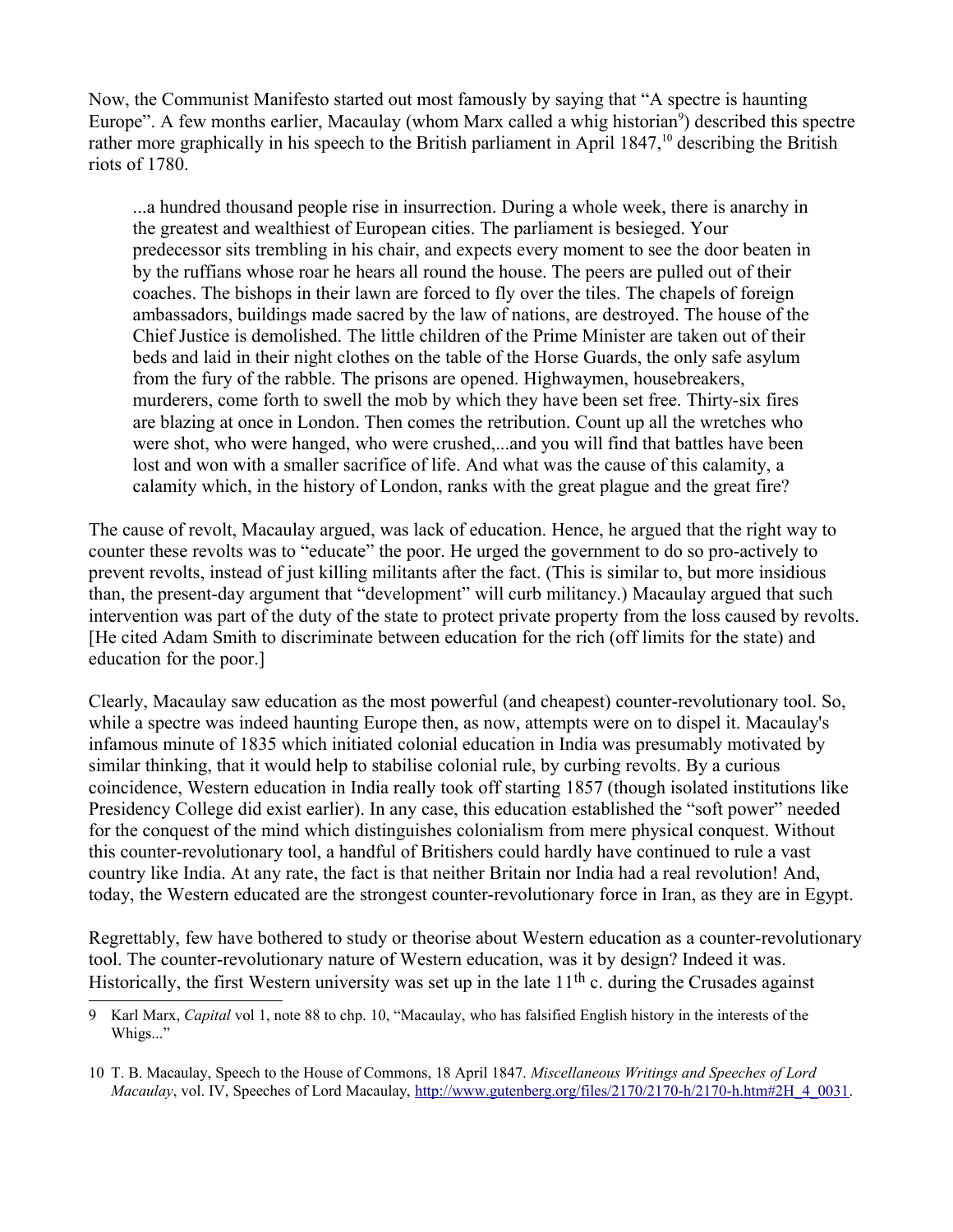Muslims. Western universities were designed from the start as a tool of the church to produce Christian missionaries. They were fully controlled by the church for centuries. As late as the  $17<sup>th</sup>$  c. CE, graduates of Cambridge were required to sign an oath of allegiance to the church. Why? Because as Newton's mentor, Isaac Barrow, Master of Trinity College, explained, the aim of the college was "the breeding of clerics".

Though church influence in education has receded, it is still visible today. For example, some of the most "prestigious" colleges in India (St Xavier's College, Mumbai, Loyola College Madras,...) are still controlled by the church, and still educate many of the future ruling Indian elite. (This was in line with the age-old church strategy of winning empires, by converting the rulers or their children, a strategy which worked with Constantine even if it failed with Akbar.) That is, contrary to the mythologised image of Western education as "liberating", for centuries its real aim was to produce people who would help the church to control the masses. This aim was later taken over by colonialists (who aimed for indoctrination rather than full conversion).

Now, how would one design such education intended for mind capture? Let us put on the table the fact that church doctrine (as distinct from early Christianity) is just a bunch of the most absurd lies and superstitions, all told for its immediate political benefits.<sup>[11](#page-2-0)</sup> Now, one lie requires a thousand more, and the church strategy is exactly that: to defend each lie by telling a thousand more. This is achieved by employing an army (of missionaries *and* academics) for that purpose. That is, church education was designed to train this army to defend those lies and to breed the fanatic commitment required of a missionary who must go further and propagate them. Clearly, apart from extreme loyalty, they must be convinced about their own superiority, and believe only their own sources are reliable. And, it is no accident that even today, the Western educated are loyal to the West, feel superior and believe (like Wikipedia) that only Western sources are authoritative and reliable. Just examine the references section of any social science paper or book, by a non-Western academic.[12](#page-2-1) They are all stuffed with reverences [:)] to Western authorities.

I should clarify at this stage, that I use the word "West" not to refer to a direction in space, or even to "culture" in the sense of Spengler, or "civilization" in the sense of Toynbee. Rather my use of the term "West", as defined in the glossary of *The Eleven Pictures of Time*, is closer to its contemporary use by Huntington ("capitalism as a cultural value") and refers to a combination of church and capitalism. A key thesis underlying my definition is that, to succeed, capitalism required a transformation of values (or programming of human minds) brought about by the Western church (as a whole, and not any limited part of it, as in Weber's "Protestant ethic").

Now, just because church education was designed to produce mental slaves, in this sort of education, achievement is measured by how long a student has sat silently on his backside in a semi-hypnotised state, switching off his mind and absorbing (or, memorising) the suggestions emanating from the lecturer's pulpit. The church is notorious for punishing critics in the most inhumane manner (as e.g. during the Inquisition). Likewise, any critic in the classroom is punished harshly by the teachers (as I

<span id="page-2-0"></span><sup>11</sup> Thus, for its material benefits, the church not only encouraged for centuries the crimes of the Crusades and the Inquisition, it also incited other crimes against humanity such as genocide on three continents ("doctrine of Christian discovery"), and slavery ("curse of Ham") on a fourth. The church was in the forefront of the Cold War propaganda against Soviet Union, and now against "Islamic terrorists". Fascism just used some well-established church tactics.

<span id="page-2-1"></span><sup>12</sup> Claude Alvares, "Steeped in Eurocentrism", *Economic and Political Weekly*, Vol - XLVI No. 42, October 15, 2011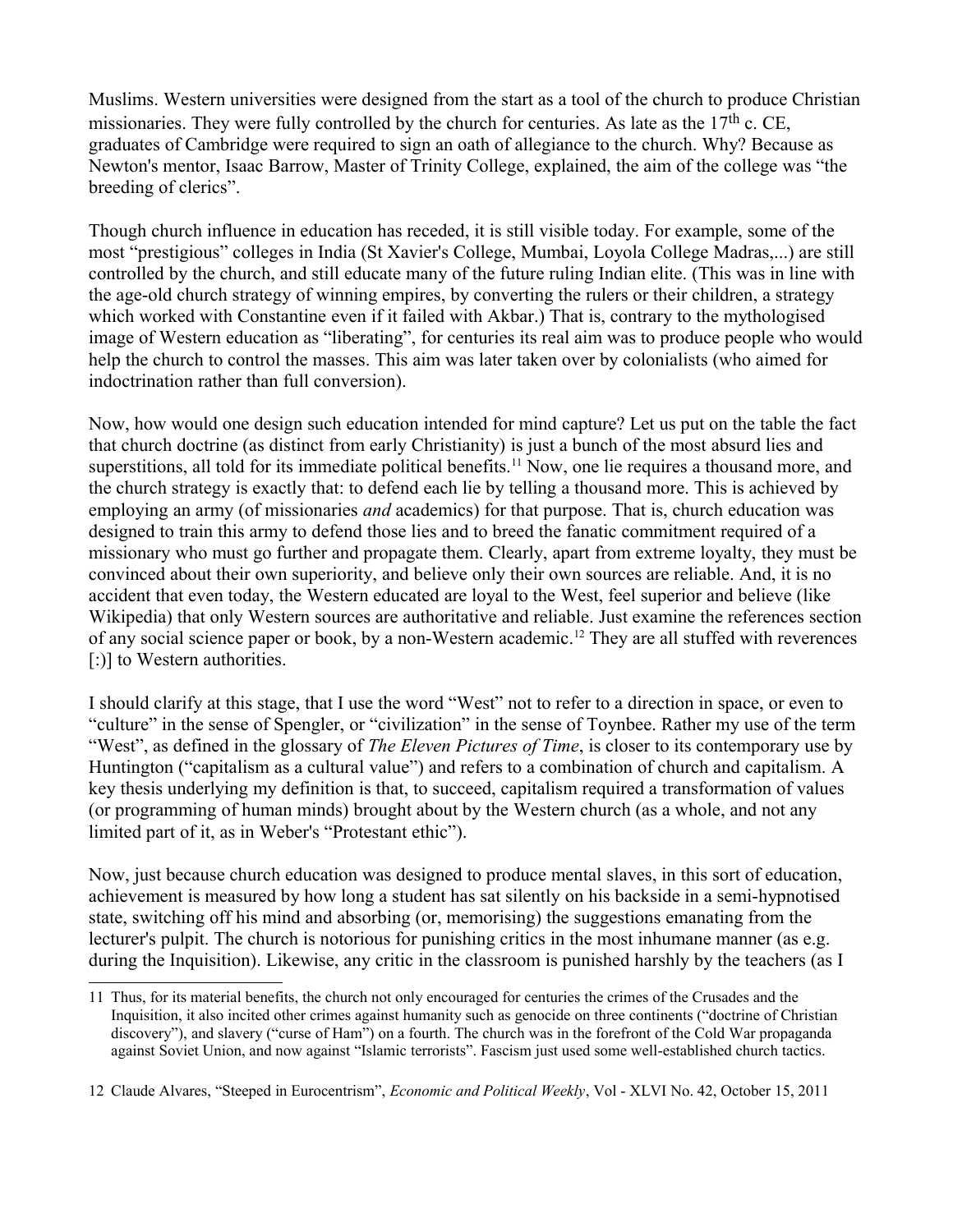have experienced both as a student and the head of a university department). People keep suggesting naïve ways of improving the existing educational system without realizing that the system was so *designed* to encourage blind belief and deter potential dissenters. This facilitates mind capture, for the majority of the "educated" have uncritically absorbed all sorts of superstitions<sup>[13](#page-3-0)</sup> and false stories.

It is a sadly neglected fact, lost in the church-sponsored myths of "renaissance" and "enlightenment", that through this system of education, the church dominated European minds and thinking for centuries. Hence, commonsense would suggest that those church superstitions are likely to permeate many Western academic products.

Let me give just two examples of such superstitions in science and mathematics. Thus, today, the first lesson in science typically relates to Newton's laws. These are called "laws" on the belief that there are eternal laws of nature. Hence, the Western educated come to regard the belief in laws of nature as a key scientific belief. Then (as pointed out in my paper on "Islam and science"), this belief is used to attack Islam as anti-science, since Islam allows regularities, but not *laws* of nature. *But is the belief in eternal laws of nature a scientific belief?* Hardly (for example, it is not refutable, and thus unscientific on Popper's criterion). Fallible scientific models, subject to constant revision, are fine, and such models (astronomical models, for example) existed long before the West had heard of science, but the belief in in *eternal laws* comes to us specifically as a Western superstition, packaged as part of science.

Historically, this belief that God rules the world with eternal laws first originated as a church superstition in the Crusading theology of Aquinas<sup>[14](#page-3-1)</sup> (obviously for political reasons which I explained long ago, in another article published by Dr Asghar Ali<sup>[15](#page-3-2)</sup>). Our present education system feeds children this superstition about "laws of nature" as the first lesson in science, without ever informing them about the true historical origins of this belief in "laws of nature" or "laws of God". Nor are they informed of Newton's religious beliefs that those laws had been *revealed* to him. Nor even are our budding scientists informed that the eventual failure of Newtonian physics was a direct consequence of the conceptual confusion (about time) arising from this very belief which led to the intrusion of religious metaphysics into science.[16](#page-3-3) Adam Smith's "hidden hand of God" incorporates similar superstitions about the "laws of Deity" taught as the first lesson in economics.[17](#page-4-0) More subtly, the contorted church

<span id="page-3-2"></span>15 C. K. Raju, "Benedict's maledicts", Zmag http://zcommunications.org/benedicts-maledicts-by-c-k-raju. Reprinted in *Indian Journal of Secularism*, **10**(3) (2006) 79-90. Briefly, post-Crusade church theology chose laws over Providence because Providence made God too powerful, and interfered with its earlier doctrine of sin.

<span id="page-3-0"></span><sup>13</sup> C. K. Raju, "Escaping Western Superstitions", talk at the BHU international seminar on Transcultural Asian Modernities. [http://ckraju.net/hps-aiu/Escaping-Western-superstitions.pdf.](http://ckraju.net/hps-aiu/Escaping-Western-superstitions.pdf)

<span id="page-3-1"></span><sup>14</sup> Thomas Aquinas, *Summa Theologica*, *First part of the Second Part*, 91,1, "a law is nothing else but a dictate of practical reason emanating from the ruler...the whole community of the universe is governed by Divine Reason. Wherefore the very Idea of the government of things in God the Ruler of the universe, has the nature of a law. And since the Divine Reason's conception of things is not subject to time but is eternal, according to Proverbs 8:23, therefore it is that this kind of law must be called eternal." [http://www.newadvent.org/summa/2091.htm.](http://www.newadvent.org/summa/2091.htm)

<span id="page-3-3"></span><sup>16</sup> C. K. Raju, "Retarded gravitation theory", in: Waldyr Rodrigues Jr, Richard Kerner, Gentil O. Pires, and Carlos Pinheiro (ed.), *Sixth International School on Field Theory and Gravitation*, American Institute of Physics, New York, 2012, pp. 260-276. [http://ckraju.net/papers/retarded\\_gravitation\\_theory-rio.pdf.](http://ckraju.net/papers/retarded_gravitation_theory-rio.pdf) Also, C. K. Raju, "Einstein's time". *Physics Education* (India) **8**(4) (1992) pp. 293-305.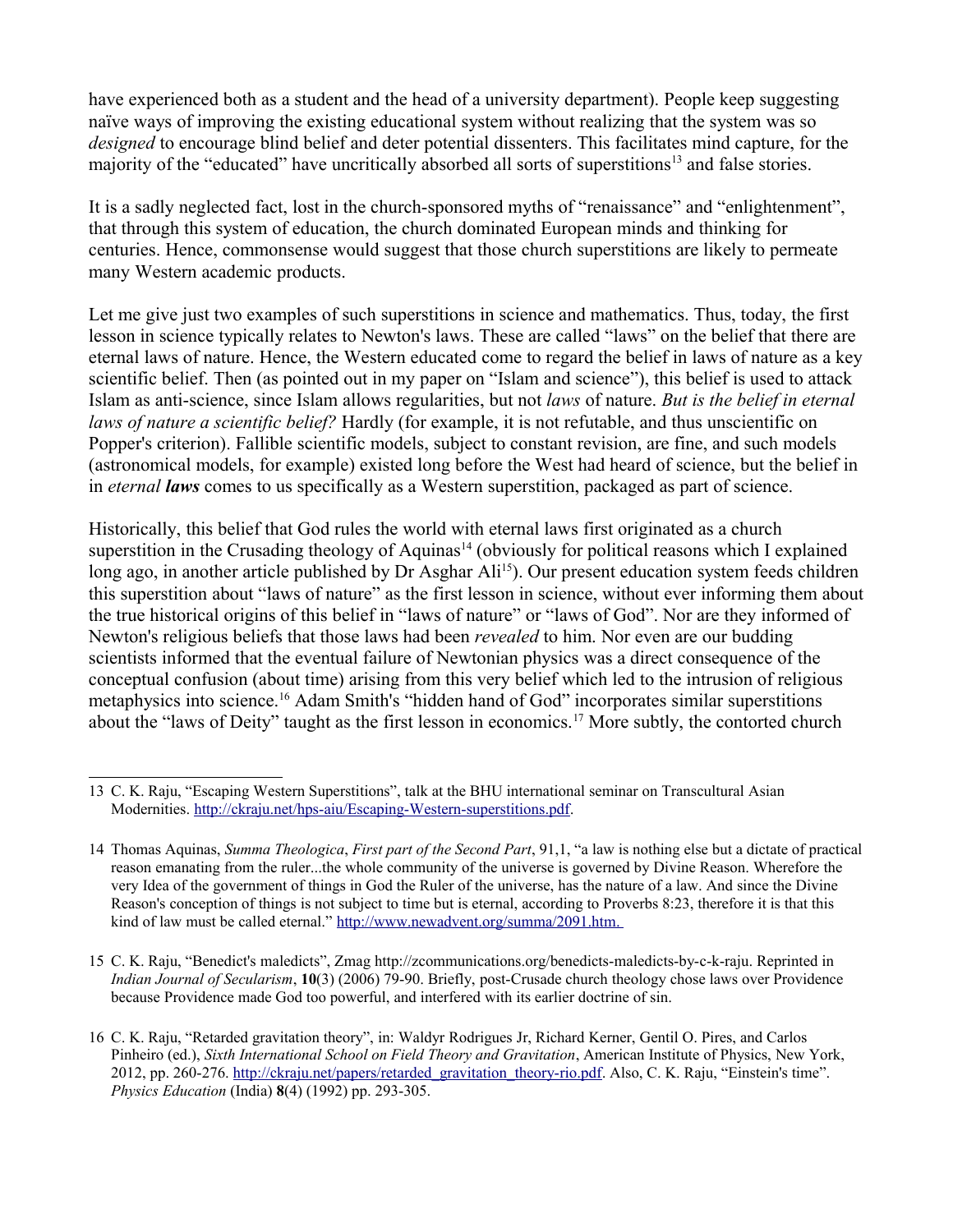metaphysics of time is what makes capitalist values credible.<sup>[18](#page-4-1)</sup>

It is interesting how the "educated" react when these superstitions are pointed out. Like all indoctrinated people, the Western educated too are very comfortable with the church superstitions which they imbibed in their childhood, but are outraged when those superstitions are challenged! They respond with the usual church tricks such as suppression or censorship (as in your usual Western academic journals). Or with a personal attack to denounce the critic as a Hindu or Muslim chauvinist: recall that this method of denouncing dissenters as pagans, heathens, heretics, atheists, or Islamic terrorists etc. was always a stock church strategy. Such denunciations never needed any more evidence than was needed to burn a witch: as Witzel from Harvard demonstrated in his personal attack on me. Those not in an adequate position of authority react like the insular followers of any godman: they just recall other stories to support the story being challenged. Using one story to support another, or piling on the stories (or hypotheses), is the stock mythological trick used by the church. It is elementary philosophy of science that this way of piling on hypotheses (or stories) can be used to indefinitely defend any falsehood from refutation against any evidence.

Western education has yet another built-in strategy to preserve these superstitions. It ensures that the vast majority of people learn too little, so they are scientifically illiterate. Hence most are afraid to decide on their own, and are forced to trust scientific authority (which lies in the West). (Real knowledge is given only to a carefully chosen few, who are kept under control by other means, such as controlling the grants of scientists.) That is what allows church superstitions to be passed off as scientific truths. Scientific illiteracy is especially relevant to more technical examples, like that of Stephen Hawking's singularities used to support church superstitions about one-time creation, as I tried to explain in my book on *The Eleven Pictures of Time*. [19](#page-4-2)

To come to my second example, concerning mathematics, I have repeatedly pointed out that the story of "Euclid" in our school texts is false. (My article on this too was published by the late Dr Asghar Ali in the *Indian Journal of Secularism*, in 2008.) In all these years, the NCERT could not locate any primary evidence about Euclid, but the story stays put in our school texts. I have now written a whole book *Euclid and Jesus*, and even offered a prize of Rs 1.8 lakhs for serious evidence about Euclid, which no one has claimed so far. A top NCERT official just brazenly said that primary evidence was not needed, and the committee's approval was what was important.

Once again, note that the issue of "Euclid" is not limited to the history of an individual: this is also a substantive criticism about the kind of math being taught today. This superstition (about Euclid) in the history of mathematics is related to church superstitions about mathematics per se.<sup>[20](#page-4-3)</sup> Thus, the story

- <span id="page-4-1"></span>18 C. K. Raju, *The Eleven Pictures of Time*, Sage 2003, chp. 10, "Time as money".
- <span id="page-4-2"></span>19 Or see the recent blog on the metaphysics of infinity, [http://ckraju.net/blog/?p=93,](http://ckraju.net/blog/?p=93) or see my earlier review of Hawking's latest book in DNA, [http://www.dnaindia.com/lifestyle/review\\_the-christian-propaganda-in-stephen](http://www.dnaindia.com/lifestyle/review_the-christian-propaganda-in-stephen-hawkings-work_1495047)[hawkings-work\\_1495047,](http://www.dnaindia.com/lifestyle/review_the-christian-propaganda-in-stephen-hawkings-work_1495047) and see the related blog entry, "Hawking singularities", [http://ckraju.net/blog/?p=50.](http://ckraju.net/blog/?p=50)
- <span id="page-4-3"></span>20 This is explained for the layperson in my book *Euclid and Jesus: how and why the church changed Christianity and mathematics across two religious wars,* Multiversity, 2012. More details at [http://ckraju.net/Euclid.](http://ckraju.net/Euclid)

<span id="page-4-0"></span><sup>17</sup> Don't believe the Wikipedia falsehood that "the hidden hand of God" was a metaphor. Chapter V of the *Theory of Moral Sentiments,* is about "Laws of the Deity", in which Adam Smith quite explicitly compares these "laws" to the laws of motion. [http://www.econlib.org/cgi-bin/searchbooks.pl?searchtype=BookSearchPara&id=smMS&query=the+deity.](http://www.econlib.org/cgi-bin/searchbooks.pl?searchtype=BookSearchPara&id=smMS&query=the+deity)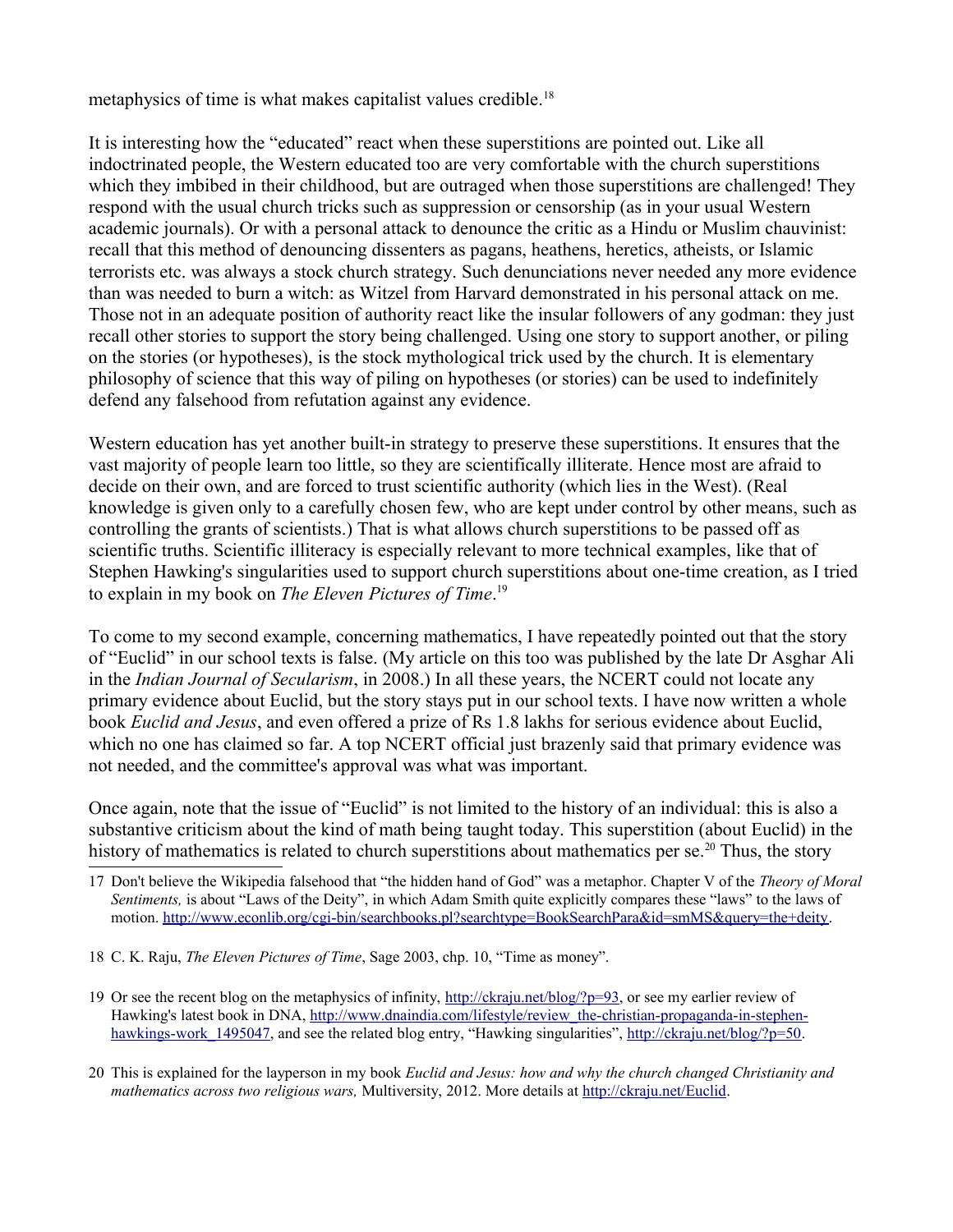goes that mathematics is secular and universal. Like the story of Euclid, no educated Indian bothered to check out *that* story in almost two centuries. In fact, the calculus originated in India with a different philosophy and a different number system from that used in calculus teaching today.<sup>[21](#page-5-0)</sup> So, how can one say that math is universal? Educated Indians did not even notice what racist historians meant by "universality": simply that all other ways of doing math are axiomatically inferior! Specifically, they maintained that empirical knowledge is inferior to church metaphysics (underlying present-day formal math), although empirical knowledge is secular and universal while church metaphysics can hardly be either.

Thus, *why* is 2+2=4? Most people will put 2 objects and 2 objects together to make 4 objects. That is practical, empirical (hence universal) and secular, but it is not math! Thus, formal math disallows empirical proofs on the grounds that they are inferior, and we should prove things metaphysically. This is already a religious bias against *all* early Indian systems (Nyaya, Advaita Vedant, Buddhist, Jain, Lokayata) which all accept *pratyaksa* or the empirically manifest as the first means of proof. Likewise, it is also a religious bias against Islam, which too accepts *tajurba* as a key means of proof, as does science.

To prove 2+2=4 metaphysically, we must first specify (using Peano's axioms or set theory) that the numbers involved are integers, a specification impossible for computers, since it brings in the notion of infinity by the backdoor. The Western metaphysics of infinity relates to church notions of eternity and is certainly not universal. When this religious bias in present-day formal math (and notions of infinity) is explicitly pointed out,<sup>[22](#page-5-1)</sup> we go through the usual cycle of responses. People are first outraged (due to childhood indoctrination), and denounce the critic. Then they recall other stories to support their view. Eventually they say they are not experts in mathematics, and a Western-certified expert must decide.

Now it must be a really rotten kind of education which does not even teach people *why* 2+2=4.[23](#page-5-2) But, if people are that ignorant, how on earth do they *know* who the real experts are? (They don't; they just blindly trust Western labels of approval.) Going to "experts" means a stalemate, as in the case of Euclid, because of a conflict of interests: the interest of the "expert" is naturally linked to the West the certifying authority. (Of course, the blind trust in experts is misplaced. For example, many IIT professors of math I met, did not know enough math. Hence, I left the math department of IIT Delhi in 3 months after joining there for PhD.) Thus, this technique of reference to "experts" serves to control dissent. Sad that a billion Indians are still so easily controlled by a handful of Western-approved people for even so simple a matter as  $2+2=4$ . This, in itself is sufficient ground to reject Western education.

To summarise, given the Western agenda to use church education to extend its "soft power" by creating mental slaves, why do we want more of this sort of education? I should clarify that this strategy of "soft

<span id="page-5-2"></span>23 For a brief explanation see my recent article in *NaiDunia*, [http://naiduniaepaper.jagran.com/Details.aspx?](http://naiduniaepaper.jagran.com/Details.aspx?id=511188&boxid=28683834) [id=511188&boxid=28683834](http://naiduniaepaper.jagran.com/Details.aspx?id=511188&boxid=28683834) and the full article with references posted on my blog at [http://ckraju.net/blog/?p=92.](http://ckraju.net/blog/?p=92)

<span id="page-5-0"></span><sup>21</sup> For an early (and partial) explanation of the differences, see C. K. Raju, "Computers, mathematics education and the alternative epistemology of the calculus in the Yuktibhasa", *Philosophy East and West*, **51**:3 (2001) 325–362. [http://ckraju.net/papers/Hawaii.pdf.](http://ckraju.net/papers/Hawaii.pdf) For further details, see *Cultural Foundations of Mathematics*, 2007, and other recent works cited.

<span id="page-5-1"></span><sup>22</sup> See, e.g., C. K. Raju, "Teaching mathematics with a different philosophy. Part 1: Formal mathematics as biased metaphysics." *Science and Culture* **77** (7-8) (2011) pp. 274–279. [http://www.scienceandculture-isna.org/July-aug-](http://www.scienceandculture-isna.org/July-aug-2011/03%20C%20K%20Raju.pdf) 2011/03%20C%20K%20Raju.pdf.